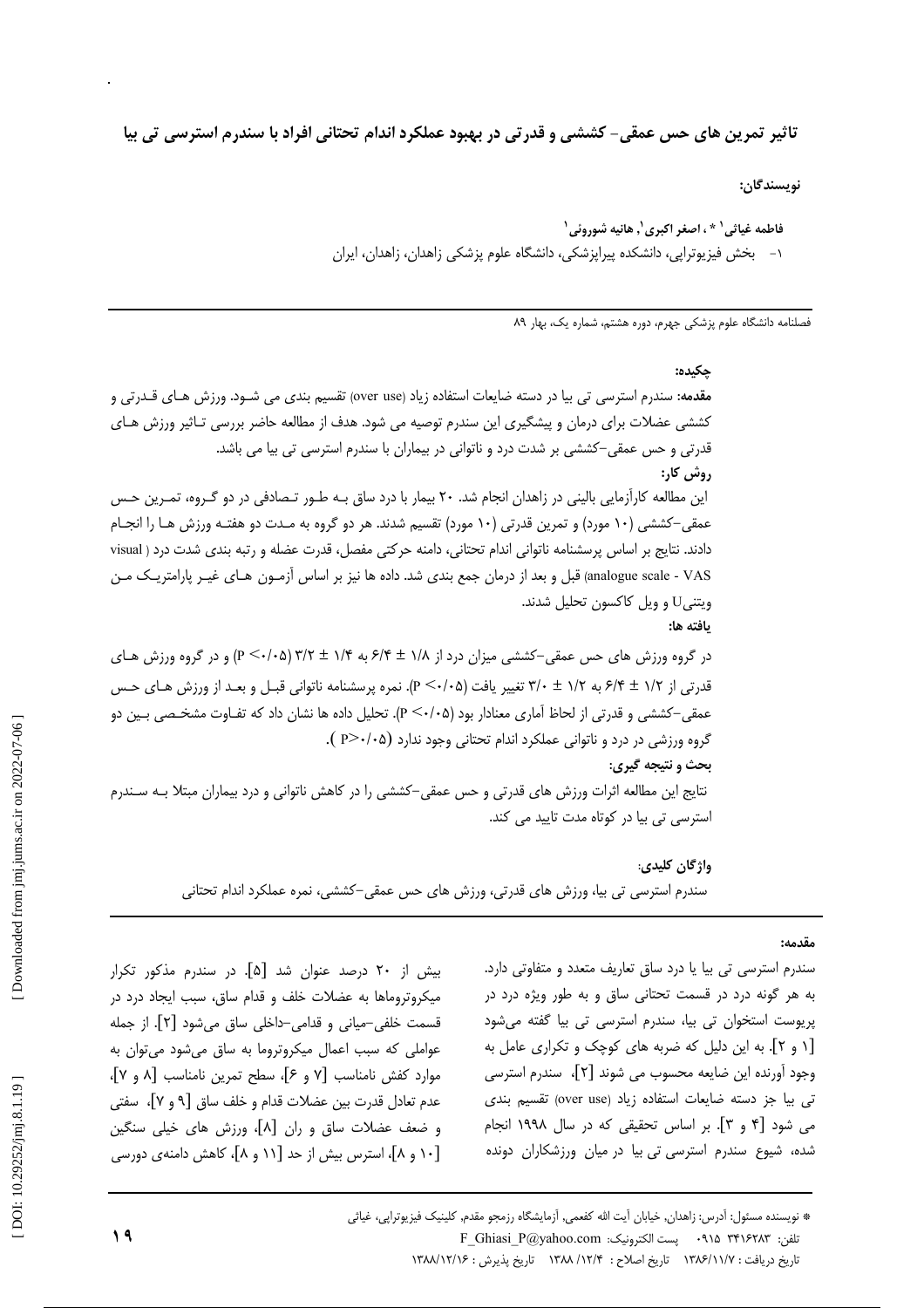فلكشن [۵] و كاهش دامنه چرخش به داخل و خارج پا [١٢] اشاره کرد .

با توجه به اتیولوژیهای متعدد مطرح شده، درمانهای متفاوتی نیز پیشنهاد می شود. اسکولام طی تحقیقاتی اثرات آکوپانکچر را در درمان سندرم استرسی تی بیا بررسی کرد. وی در گزارش نمونهی خود نشان داد که استفاده از آکوپانچر، درمانی ساده و موثر برای این سندرم به شمار می رود [۱۳]. هارت اثرات کشش مفید ورزش را در افزایش انعطاف پذیری عضلات در افراد با سندرم مذکور نشان داد. وی همچنین عنوان کرد که استفاده از كشش فقط در مرحله گرم كردن (warm up) نمى تواند براى ییشگیری از آسیب مناسب باشد [۱۴]. گانتس برای جلوگیری و درمان سندرم استرسی تی بیا ورزش های قدرتی، انعطاف پذیری و هماهنگی را پیشنهاد میدهد [۱۵]. کریویکاس انجام برنامههای کشش را برای افزایش انعطاف پذیری عضلات ساق مناسب میداند و در نهایت عنوان می کند که با وجود اثرات مثبت ورزش كششى ، براى كاهش ضايعات استفاده زياد, با توجه به علت, بايد درمان انتخابي مناسب انجام گيرد [٨]. براي سندرم استرسی تی بیا درمانهای دیگری از جمله یخ درمانی، ورزش های قدرتی و مقاومتی، ورزش های تعادلی، حس عمقی و كششى ييشنهاد مى شود [٢].

یکی از ورزش های مناسب و پیشنهادی برای درد ساق پا کشش عضلات خلف و قدام ساق می باشد. در تحقیقات ارائه شده [۸ و ۱۴ و ۱۵] کشش در زنجیره باز و گاهی به صورت کششی (Self-Stretching) نيز پيشنهاد شده است. البته نتايج متناقض نیز ارائه شده است و کاملا مشخص نمی شود آیا کشش می تواند به عنوان درمان پیشنهادی سندرم استرسی تی بیا مطرح باشد یا خیر؟ در تحقیق حاضر نوع متفاوتی از درمان کششی پیشنهاد شده است. از آنجایی که یکی از علل سندرم مذکور، میکروتروماها در زنجیره بسته مانند راه رفتن [۳ و ۵] است لذا از درمان کششی در زنجیره بسته استفاده شد. با مطالعه كارآزمایی بالینی به اثرات مفید آن در افزایش عملکرد و کاهش درد افراد با سندرم استرسی تی بیا تاکید می شود. توجه به این نکته نیز لازم است که در تحقیقات قبلی، اغلب درمانها یا در حد پیشنهاد بوده و یا تنها بر روی یک نمونه کار شده و به صورت گزارش نمونه ارائه شدهاند و به این سوالات که آیا درمانهای قدرتی, کششی و دیگر ورزش های پیشنهادی بر عملکرد افراد موثر بوده است یا خیر، نیز به صورت مستند و مستدل پاسخ داده نشده است. هدف تحقیق فعلی، بررسی تاثیر ورزش های حس عمقی–کششی و قدرتی در بهبود درد و عملکرد افراد با سندرم استرسی تی بیا میباشد. نتایج تحقيق مي تواند مورد استفاده محققين علاقمند، فيزيوتراييست ها، ورزشکاران، درمانگران و بیماران مبتلا به سندرم استرسی تی بیا قرار گیرد.

روش کار:

مطالعه به شکل کارآزمایی بالینی و مداخله ای در کلینیک رزمجو مقدم شهر زاهدان در سال ۸۶–۱۳۸۵ انجام شد. برآورد انجام شده در مطالعه آزمایشی بر روی تعداد ده نفر، تعداد نمونه برای هر گروه ده نفر برآورد شد. به این ترتیب بیست بیمار مبتلا به درد ساق در تحقیق شرکت داشتند. نمونه ها از جامعه در دسترس و به روش غیر احتمالی از میان افراد با درد ساق که به کلینیک های فیزیوتراپی سطح شهر زاهدان از طرف پزشک ارجاع داده شده بودند و رضایتشان را برای شرکت در تحقیق اعلام داشتند، انتخاب شدند.

شرایط ورود افراد به تحقیق در هر دو گروه عبارت بود از: سن ۴۵–۱۸ سال، غیر ورزشکار، داشتن درد مزمن در اطراف ساق که ناشی از استرس های تکراری مثل ایستادن و راه رفتن طولانی مدت باشد [۲]، نداشتن بیماری سیستمیک، جراحی، ضربه به اندام تحتانی، عدم اختلال ساختاری در اندام تحتانی. در صورت وجود هر كدام از موارد گفته شده، عدم تكميل دوره درماني، عدم رضایت بیمار و انجام درمان فیزیوتراپی حین تحقیق، فرد از تحقیق خارج می شد. بعد از انتخاب، فرد مورد نظر به صورت تصادفی در یکی از دو گروه درمانی ورزش قدرتی و حس عمقی– کششی قرار داده می شد.

افرادی که در گروه قدرتی قرار داشتند ورزش قدرتی را به ترتیب زیر انجام می دادند. در ضمن برای انجام تقویت از باندهای الاستیک (Tubing Exercises) استفاده می شد که به دور پا بسته شده و سپس حرکت در جهت دورسی فلکشن، پلانتارفلکشن، چرخش پا به داخل و خارج به صورت هر حرکت ١٢ بار و در٣ دورہ تکرار انجام می شد [۲]. ورزش های قدرتی برای هر دو اندام تحتاني راست و چپ انجام صورت مي گرفت.

افرادی که در گروه تمرینات حس عمقی-کششی قرار داشتند، ورزش كششى در زنجيره بسته را به ترتيب زير انجام مى دادند. در ضمن برای اعمال کششی از یک تخته تعادل ( Rocker Board) استفاده می شد و فرد با زانوی صاف روی تخته ایستاده و تخته به آهستگی به جلو، عقب و طرفین حرکت داده می شد. هر وضعیت ٣٠ ثانيه حفظ شده، سپس به حالت اول برگردانده می شد. هر حرکت ١٢ بار و در ٣ دوره بعد از ۵ ثانيه استراحت، تكرار مي شد [۲].

دو گروه درمانی از نظر رتبه بندی شدت درد ( visual analogue scale - VAS)، سن، جنس، مدت ابتلا به درد ساق و نمره پرسشنامه عملکرد اندام تحتانی همسان سازی شده بودند. به علاوه هر دو گروه ورزش های مورد نظر را زیر نظر فیزیوتراپیست به مدت ۲ هفته به صورت روزانه انجام می دادند.

اطلاعات عملكرد اندام تحتانى از طريق پرسشنامه اى شامل٢٠ سؤال با نمره بین۴ –۰ برای هر سؤال جمع آوری شد. سؤال های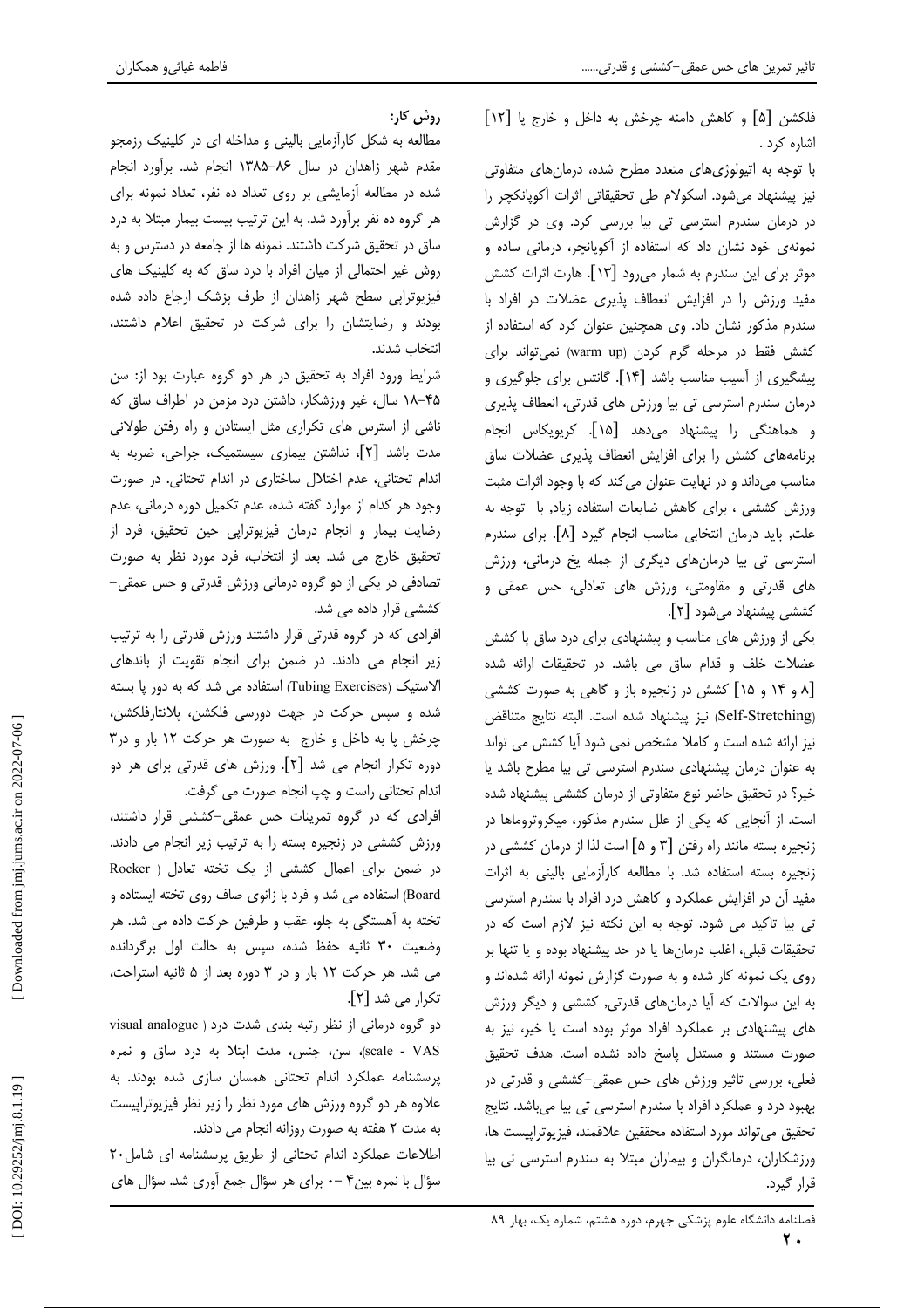جدول ۲ نشان دهنده تأثیر ورزش های قدرتی بر همه متغیر های مورد بررسی است. نمره ی پرسشنامه عملکرد اندام تحتانی قبل از درمان ۹/۷ ± ۵۱/۳ بود که بعد از درمان به ۶۶/۷ ± ۷/۹ افزایش یافت. افزایش میانگین نمره پرسشنامه عملکرد اندام تحتانی از لحاظ آماری نیز معنی دار بود (۱۰۰۰/۰=P). بررسی تک تک سوالات و فعالیت های پرسشنامه عملکرد اندام تحتانی نشان داد که به طور کلی افراد شرکت کننده در گروه قدرتی عمدتاً در انجام کارهای سنگین, یک مایل راه رفتن، بالا و پایین رفتن از ۱۰ یله, ایستادن و نشستن طولانی مدت، دویدن، چرخیدن و لی لی کردن مشکل بیش تری داشته اند. بعد از درمان تمامی عملکردهای گفته شده بهبود یافته اند. به عنوان مثال نمره لی لی کردن از ۰/۸ ± ۱/۱ به ۰/۶ ± ۲/۵ بعد از درمان رسیده است(P=٠/٠٠١). به عبارت دیگر مشکل فرد در انجام فانكشن از سطح مشكل زياد به سطح مشكل متوسط بهبود يافته است (جدول٣).

جدول۲: مقایسه درون گروهی متغیرها در گروه قدرتی

| مقدار معنى<br>داری | بعد از درمان                | قبل از<br>درمان                     | متغير                        |
|--------------------|-----------------------------|-------------------------------------|------------------------------|
| $\cdot/\cdots$     | $55/7\pm 7/9$               | <b>AI/۳±٩/V</b>                     | نمره عملكرد اندام تحتانى     |
| $\cdot/\cdots$     | $\tau \pm \gamma/\tau$      | $5/8\pm1/7$                         | شدت درد (VAS)                |
| $\cdot/\cdot\cdot$ | 14/1±۲/۷                    | $Y^{\pm 1}$                         | دامنه حرکتی دورسی<br>فلكشن   |
| $\cdot/\cdot\cdot$ | TQ/T+8/1                    | $\tau\tau/\Delta\pm\Delta/\epsilon$ | دامنه حركتي پلانتار<br>فلكشن |
| $\cdot/\cdots$     | $f(1\pm r)$                 | $\frac{1}{2}$                       | قدرت دورسى فلكسورها          |
| $\cdot/\cdots$     | A/Y±۳/Y                     | <b>F/1±۳/1</b>                      | قدرت يلانتار فلكسورها        |
| $\cdot/\cdots$     | 8/۶±۱                       | $\gamma + \pm \gamma$               | قدرت اينورتورها              |
| $\cdot/\cdots$     | $\tau/\tau \pm \gamma/\tau$ | $Y/\tau \pm 1/\tau$                 | قدرت اورتورها                |

پرسشنامه در ارتباط با میزان مشکل فرد در طی راه رفتن، بالا و پایین رفتن از پله، لی لی کردن و به طور کلی فعالیت عادی و معمولی فرد بود. نحوه نمره دهی به پاسخ های پرسشنامه عبارت بود از: نمره صفر= بي نهايت مشكل در انجام عملكرد، ١= مشكل زياد در انجام عملكرد، ٢= مشكل متوسط در انجام عملکرد، ٣= مشکل کم در انجام عملکرد و ۴= عدم مشکل در انجام عملکرد. به طور کلی مجموع نمره این پرسشنامه بین ۸۰-۰ در نظر گرفته شد و کم ترین نمره (۰) نشان دهنده حداقل توانایی فانکشنال و بیش ترین نمره بالا (۸۰) مشخص کننده حداکثر توانایی فانکشنال فرد بود [۱۶]. میزان شدت درد بر اساس مقیاس VAS اندازه گیری شد. این مقیاس نمره ای بین ١٠-٠ دارد كه كمترين نمره (٠) نشان دهنده عدم درد، نمره ۵ نشان دهنده درد متوسط و نمره ۱۰ مشخص کننده درد غیر قابل تحمل می باشد. دامنه حرکتی با استفاده از گونیامتر اندازه گیری شد. برای این منظور محور گونیامتر روی قوزک داخلی، بازوی ثابت در امتداد کناره داخلی تی بیا و بازوی متحرک در کناره داخلی پا به نحوی که از مفصل شست عبور کند قرار داده و دامنه حرکتی دورسی فلکشن و پلانتارفلکشن مچ پا اندازه گیری شد [١٧]. قدرت عضلات نيز با استفاده از دينامومتر ( با واحد كيلو گرم ) اندازه گیری شد. اطلاعات مورد نظر در روز اول شروع تمرینات و انتهای هفته ی دوم اندازه گیری شد. به منظور تحلیل آماری از نرم افزار آماری SPSS10 استفاده شد. طبیعی بودن توزیع با آزمون كولموگروف اسميرنوو (Kolmogrove Smirnove) بررسى شد. از آزمون های غیر پارامتریک من ویتنیU و ویل کاکسون به منظور مقایسه نتایج بین گروهی و درون گروهی استفاده شد. در ضمن سطح معناداری آزمون P<۰/۰۵ در نظر گرفته شد.

# يافته ها:

میانگین سنی افراد شرکت کننده در تحقیق در گروه حس عمقی-کششی ۶/۶ ± ۲۵/۸ و گروه قدرتی ۱۱/۲۲ ± ۲۹ بود. کلیه افراد از طریق پزشک با تشخیص درد ساق به کلینیک فیزیوتراپی ارجاع داده شده بودند و دو گروه از نظر سن، جنس، شدت درد، مدت زمان ابتلا به درد ساق و نمره عملکرد اندام تحتانی همسان سازی شده بودند (جدول ۱).

جدول ١: مقايسه متغيرها بين دو گروه قدرتي و حس عمقي-كششي

جهت همسان سازی

| مقدارمعنبي<br>داری | گروه حس<br>عمقی –کششے ِ                 | گروه قدرتی                     | متغير                       |  |
|--------------------|-----------------------------------------|--------------------------------|-----------------------------|--|
| $\cdot/\gamma$     | <b>TQ/A±۶/۶</b>                         | $Y9\pm11/77$                   | سن                          |  |
| $\cdot/\lambda$    | <b>FA/SINT/A</b>                        | $\Delta$ / $\gamma$ + $\gamma$ | نمرہ عملکرد اندام<br>تحتانى |  |
| $\cdot/9$          | $5/5$ $\pm$ $1/4$                       | $5/5+1/7$                      | شدت درد (VAS)               |  |
| $\cdot/9$          | $Y \pm \mathfrak{f}/\cdot \mathfrak{r}$ | V/F±۳/A                        | مدت زمان درد                |  |

فصلنامه دانشگاه علوم پزشکی جهرم، دوره هشتم، شماره یک، بهار ۸۹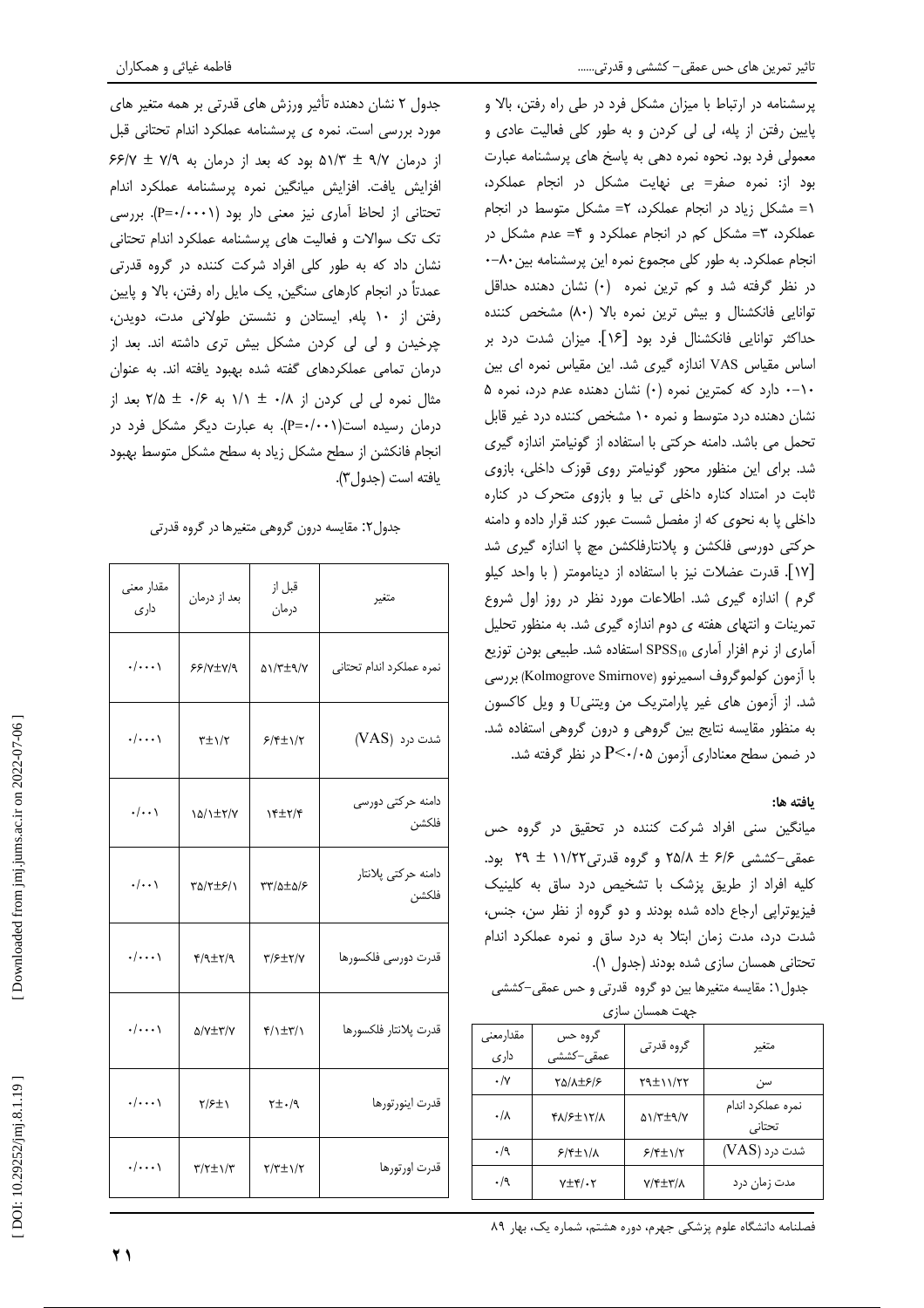جدول۳: مقایسه درون گروهی نمره عملکردهای پرسشنامه عملکرد أزداه تجتأز ادراكيمه قدرة

| اندام نختانی در حروه فدرنی   |                                                 |                                      |                                  |
|------------------------------|-------------------------------------------------|--------------------------------------|----------------------------------|
| مقدار معنى<br>داری           | بعد از درمان                                    | قبل از درمان                         | متغير                            |
| $\cdot/\cdot\cdot\mathbf{y}$ | $\frac{1}{2}$                                   | $\sqrt{\cdot} \pm \sqrt{\cdot}$      | كارهاي معمولي                    |
| $\cdot/\cdot\cdot$ ۶         | <b>۳/۴±۰/۸</b>                                  | $\gamma/\gamma$ + $\pm$ ۰/۸          | فعالیت ها <i>ی</i> عادتی         |
| $\cdot/\cdot$ ۳              | ۳/۶±۰/۶                                         | $\frac{1}{2}$                        | ورود و خروج از بستر              |
| $\cdot/\wedge$               | T/۶±./۵                                         | $\upgamma/\upgamma\pm\cdot/\upgamma$ | راه رفتن داخل اتاق               |
| $\cdot$ / $\cdot$ $\upDelta$ | $\frac{1}{2}$                                   | ۲/۹±۱/۵                              | پوشیدن کفش و جوراب               |
| ۰/۰۰۶                        | 3/0±0/9                                         | $\frac{1}{2}$                        | چمباتمه زدن                      |
| $\cdot/\cdot$ ۳              | ۳/۶±۰/۶                                         | <b>٣/٢±١/١</b>                       | بلند كردن بار                    |
| $\cdot/\cdot$ ۳              | $\gamma/\lambda \pm \frac{1}{2}\sqrt{\tau}$     | $\frac{1}{2}$                        | فعالیت های سبک خارج از منزل      |
| $\cdot/\cdot\cdot\cdot$      | $\frac{1}{2}$                                   | $\frac{1}{\sqrt{2}}$                 | فعالیت های سنگین خارج از<br>منزل |
| ۰/۱۹                         | $\mathbf{r}/\mathbf{q}\pm\mathbf{.}/\mathbf{r}$ | ۳/۶±۰/۶                              | رانندگی کردن                     |
| ۰/۴۳                         | 7/۳±۰/9                                         | $\frac{1}{2}$                        | راه رفتن بين دو بلوک             |
| $\cdot/\cdot\cdot$           | $\frac{1}{\sqrt{2}}$                            | $\cdot/\gamma$ ± $\cdot/\gamma$      | یک مایل راه رفتن                 |
| $\cdot/\cdot\cdot$ ۴         | $\gamma/\lambda \pm \frac{1}{2}\lambda$         | $1/\lambda \pm 1/\cdot$              | بالا و پایین رفتن از ۱۰پله       |
| $\cdot/\cdot\cdot$           | 7/1±./۶                                         | $\frac{1}{2}$                        | یک ساعت ایستادن                  |
| $\cdot/\cdot\cdot$ ۵         | ۳/۴±۰/۸                                         | ۰/۱±۱/۰                              | یک ساعت نشستن                    |
| $\cdot/\cdot\mathbf{y}$      | $\frac{1}{\sqrt{2}}$                            | <b>٢/٧±١/١</b>                       | دویدن روی زمین صاف               |
| $\cdot/\cdot\cdot\cdot$      | 8/0±./6                                         | $1/1 \pm 1/2$                        | دويدن روى زمين ناصاف             |
| $\cdot/\cdot\cdot$           | ۳/۳±۰/۶                                         | ۲/۲±۱/۲                              | چرخش سريع در حين دويدن           |
| $\cdot/\cdot\cdot$           | $\frac{1}{\sqrt{2}}$                            | <b>\/\±\/۰</b>                       | لی لی کردن                       |
| $\cdot/\cdot$ ٩              | $\frac{1}{2}$                                   | $\frac{1}{2}$                        | غلتیدن در داخل بستر              |

نمره شدت درد در گروه ورزش های قدرتی از ۱/۲ ± ۶/۴ به ۱/۲ ± ۳ کاهش یافت (P=۰/۰۰۰۱). افزایش دامنه حرکتی در گروه ورزش های قدرتی به طور متوسط در حد ۲ درجه بوده است که گرچه از لحاظ أماري معنى دار است (P≤٠/٠۵) اما از لحاظ باليني افزايش ١ يا ٢ درجه دامنه حركتي قابل توجه نمي باشد. در گروه ورزش های قدرتی افزایش قدرت در عضلات پلانتار فلکسور از ۴/۱ ± ۴/۱ به ۵/۷ ± ۵/۷ رسیده که افزایشی واضح در قدرت را  $(P=-(\cdot\cdot\cdot))$  (P=۰/۰۰۰۱) (جدول ۲).

جدول ۴ نشان دهنده نتايج مقايسه اطلاعات قبل و بعد از تمرين حس عمقی–کششی است. نمره پرسشنامه عملکرد اندام تحتانی  $54\%$  قبل از درمان ۱۲/۸ ± ۴۸/۶ است که بعد از درمان به ۹ ± ۶۳/۵ افزایش یافت. افزایش میانگین نمره پرسشنامه عملکرد اندام تحتانی نیز از لحاظ آماری معنی دار شده است (p=٠/٠٠٠١). بررسی تک تک سوالات و فعالیت های پرسشنامه عملکرد اندام تحتانی نشان داد که به طور کلی افراد شرکت کننده در گروه حس عمقی – کششی عمدتاً در انجام کارهای سنگین, یک مایل راه رفتن, بالا و پایین رفتن از ١٠ پله، ایستادن و نشستن طولانی مدت, دویدن, چرخیدن و لی لی کردن مشکل بیشتری داشته اند.

اما بعد از درمان تنها در تعدادی از عملکردها بهبودی معنی دار دیده شده است. به عنوان مثال نمره لی لی کردن بعد از درمان بهبودی نشان می دهد اما معنی دار نیست (P>٠/٠۵). اما درعملکرد ایستادن بهبودی معنی دار مشاهده شده است (P<٠/٠۵) (جدول۵). آن چه در گروه ورزش های حس عمقی− کششی کاملاً مشخص است افزایش دامنه حرکتی دورسی و پلانتار فلکشن مچ پا است که افزایش معنی دار و قابل قبولی يافته است(p<٠/٠۵) (جدول ۴).

جدول۴: مقایسه درون گروهی متغیرها در گروه حس عمقی–کششی

| مقدار معنى<br>داری    | بعد از درمان                    | قبل از<br>درمان      | متغير                     |
|-----------------------|---------------------------------|----------------------|---------------------------|
| $\cdot/\cdots$        | ۶۳/۵±۹                          | 47/27/2              | نمره عملكرد اندام تحتاني  |
| $\cdot/\cdots$        | $\frac{1}{2}$                   | $5/$ ۴ $\pm$ ۱/۸     | شدت درد (VAS)             |
| $\cdot/\cdots$        | $\lambda\backslash\tau$ ±۲      | $Y^2/\Delta \pm Y/9$ | دامنه حركتى دورسى فلكشن   |
| $\cdot/\cdots$        | F1/1±F/A                        | ۳۵/۳±۵/۹             | دامنه حركتي پلانتار فلكشن |
| $\cdot/\cdot \lambda$ | ۳/۴±۳/۱                         | $\frac{1}{\gamma}$   | قدرت دورسى فلكسورها       |
| ۰/۰۸                  | $f/\tau \pm \gamma/9$           | ۳/۷±۱/۹              | قدرت پلانتار فلكسورها     |
| $\cdot/\wedge$        | $\gamma/\lambda\pm\cdot/\gamma$ | <b>7/۴±۱/۱</b>       | قدرت اينورتورها           |
| $\cdot/\cdot\cdot$ ۵  | 7/9±+/9                         | 7/7±۰/9              | قدرت اورتورها             |
|                       |                                 |                      |                           |

جدول۶ به مقایسه بین گروه قدرتی و حس عمقی–کششی می پردازد. نمره پرسشنامه عملکرد اندام تحتانی در گروه حس عمقی− کششی بعد از درمان ۹ ± ۶۳/۵ و در گروه قدرتی ۷/۹ ± ۶۶/۷ می باشد. این اختلاف از لحاظ آماری معنی دار نیست (P=۰/۶). درضمن تفاوتی بین دو گروه درمانی در بهبود عملکرد اندام تحتانی دیده نمی شود. نمره شدت درد در گروه حس عمقی-کششی بعد درمان ۱/۴± ۳/۲ و در گروه قدرتی ۱/۲± ۳ می باشد. این اختلاف نیز از لحاظ آماری معنی دار نمی باشد (P=٠/٩). اندازه دامنه حرکتی دورسی فلکشن در گروه حس عمقی-کششی بعد از درمان ۲/۸ ±۲۰ و در گروه قدرتی ۲/۷ ±۵/۱ می باشد. این اختلاف از لحاظ آماری معنی دار می باشد (P=٠/٠٠٠١). در نتیجه گروه حس عمقی-کششی به طور واضح تأثیر بیش تری در افزایش دامنه حرکتی دورسی فلکشن داشته است. اندازه دامنه حرکتی پلانتار فلکشن در گروه حس عمقی- کششی بعد از درمان ۴/۸ ± ۴۱/۱ و در گروه قدرتی ۶/۱ ± ۳۵/۲ می باشد. این اختلاف از لحاظ آماری معنی دار می باشد (P=٠/٠٢). در نتیجه گروه حس عمقی- کششی به طور واضح تأثیر بیش تری در افزایش دامنه حرکتی پلانتار فلکشن داشته است. اگر چه از نظر آماری معنی دار نیست اما افزایش قدرت بیش تر در گروه ورزش های قدرتی دیده می شود (P>٠/٠۵).

 $\mathbf{y}$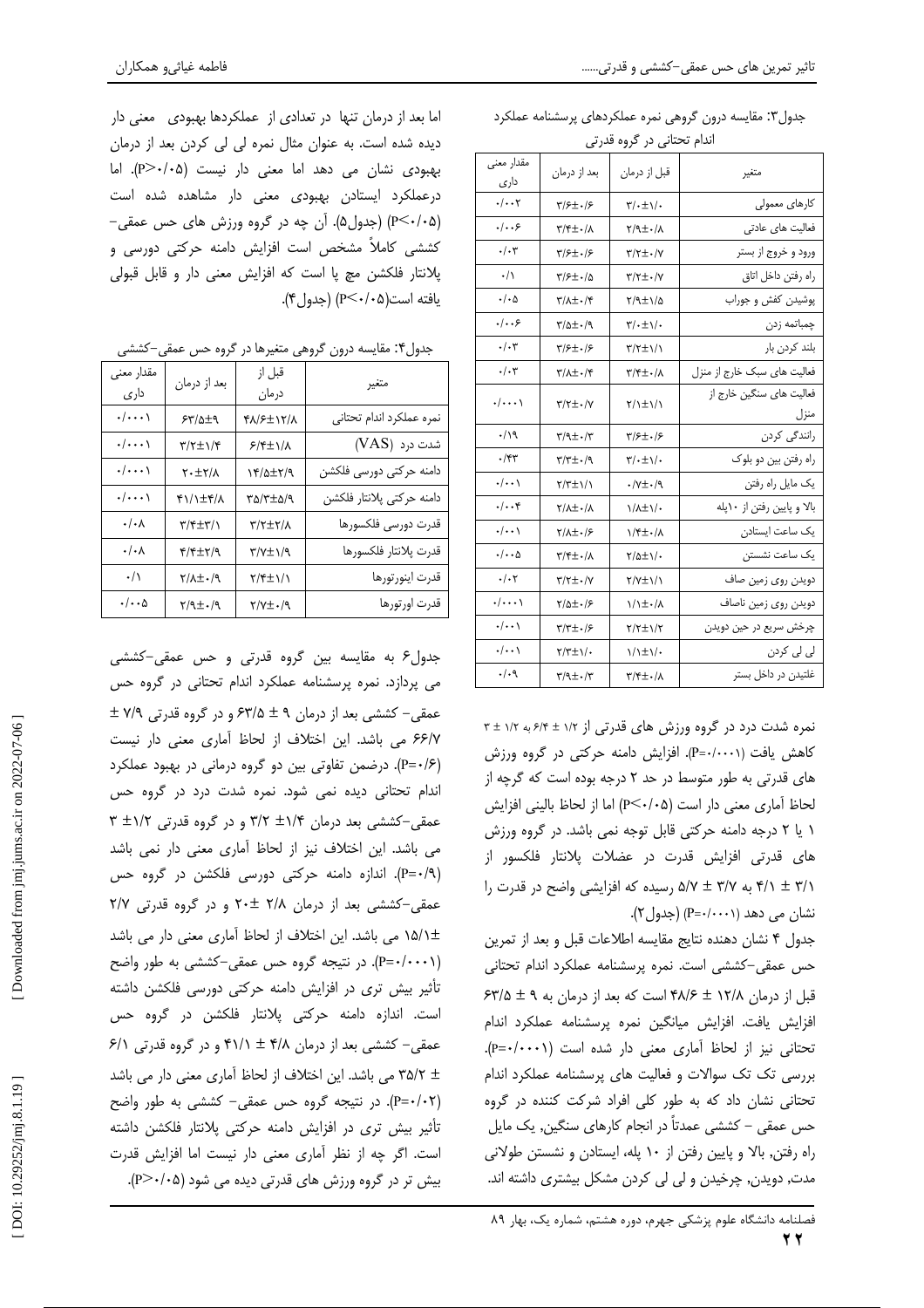بررسی تک تک سؤات های و مقایسه آنها در جداول ۳ و ۵ نشان می دهد که بعد از درمان میزان بهبودی بیش تر در گروه ورزش های قدرتی بدست آمده است و در بعضی از عملکردهای اندام تحتانی در گروه ورزش های حس عمقی-کششی بهبودی معنی دار دیده می شود.

## جدول۵: مقایسه درون گروهی نمره عملکردهای پرسشنامه عملکرد اندام تحتانی در گروه حس عمقی– کششی

| متغير                        | قبل از درمان                       | بعد از<br>درمان                      | مقدار<br>معنى<br>دار ی |
|------------------------------|------------------------------------|--------------------------------------|------------------------|
| كارهاى معمولى                | 7/1±۰/9                            | 3/۶±۰/۵                              | $\cdot/\cdot$ ٩        |
| فعالیت های عادتی             | 8/1±۰/۵                            | ۳/۷±۰/۶                              | ۰/۰۸                   |
| ورود و خروج از بستر          | 8/1±۰/۲                            | $Y/Y \pm -19$                        | ۰/۰۷                   |
| راه رفتن داخل اتاق           | 8/0±۰/۷                            | ۳/۷±۰/۶                              | ۰/۵                    |
| پوشیدن کفش و جوراب           | $\Upsilon/\Upsilon \pm 1/\Upsilon$ | ۴/۰±۰/۰                              | ۰/۵                    |
| چمباتمه زدن                  | ۳/۰±۱/۰                            | $\frac{\pi}{\Delta}$ +/ $\Delta$     | ۰/۱۳                   |
| بلند كردن بار                | $\gamma/\lambda \pm 1.4$           | T/S±./9                              | ۰/۰۳                   |
| فعالیت های سبک خارج از منزل  | ۲/۴±۰/۵                            | $\frac{\pi}{\sqrt{\pm}}.$            | ۰/۱۹                   |
| فعالیت های سنگین خارج ازمنزل | $\frac{1}{2}$                      | 7/1±./9                              | $\cdot/\cdot\cdot$ y   |
| رانندگی کردن                 | $\frac{1}{2}$ //                   | $\frac{1}{2}$                        | ۰/۱۹                   |
| راه رفتن بين دو بلوک         | $\uparrow/\uparrow \pm$ ۰/۹        | $Y/Y \pm -19$                        | $\cdot/\cdot$ ۲        |
| يک مايل راه رفتن             | $1/\tau \pm 1/\tau$                | ۲/۰±۱/۶                              | $\cdot/\gamma$         |
| بالاو پایین رفتن از ۱۰پله    | $Y/\tau \pm 1/\tau$                | <b>۲/۸±۱/۰</b>                       | ۰/۱۱                   |
| یک ساعت ایستادن              | <b>\/\±\/•</b>                     | ۲/۷±۱/۰                              | ۰/۰۲                   |
| یک ساعت نشستن                | <b>T/S±\/F</b>                     | $\frac{\pi}{1 + \epsilon}$           | ۰/۰۲                   |
| دویدن روی زمین صاف           | 7/5±0/9                            | <b>٣/١±١/١</b>                       | ۰/۰۲                   |
| دويدن روى زمين ناصاف         | <b>\/۴±۰/۸</b>                     | $P(Y^{\pm}+Y)$                       | $\cdot/\cdot$ ۲        |
| چرخش سریع در حین دویدن       | パイエリバ                              | $Y/\tau \pm 1/\tau$                  | ۱/۰                    |
| لی لی کردن                   | パパテル                               | <b>٢/۴±١/٠</b>                       | ۰/۳۴                   |
| غلتیدن در داخل بستر          | <b>A/\T+\</b>                      | $\uparrow/\uparrow\pm\cdot/\uparrow$ | ۰/۵۳                   |

| جدول۶: مقایسه بین گروهی متغیرها بین دو گروه قدرتی و حس |
|--------------------------------------------------------|
| عمقی− شی                                               |

| مقدارمعنى<br>داری | حس عمقی–شش <i>ی</i>                     | قدرتى                  | متغير                       |
|-------------------|-----------------------------------------|------------------------|-----------------------------|
| ۰۱۶               | ۶۳/۵±۹                                  | 6617±7/9               | نمره عملكرد اندام تحتانى    |
| $\cdot/9$         | $\frac{1}{2}$                           | $\tau \pm \gamma/\tau$ | شدت درد (VAS)               |
| $\cdot/\cdots$    | X.±۲/۸                                  | 15/1±۲/۷               | دامنه حركتى دورسى فلكشن     |
| ۰/۰۲              | F1/1±F/A                                | TQ/T±۶/1               | دامنه حركتى<br>يلانتارفلكشن |
| $\cdot/\tau$      | $\uparrow/\uparrow\pm\uparrow/\uparrow$ | $f/7$ $\pm$ $f/9$      | قدرت دورسى فلكسورها         |
| ۰/۵               | $R/\gamma$ + $\pm$                      | <b>A/Y±۳/V</b>         | قدرت پلانتار فلكسورها       |
| ۰/۸               | $\gamma/\lambda \pm \cdot/\gamma$       | ۲/۶±۱                  | قدرت اينورتورها             |
| $\cdot/\gamma$    | $\gamma/\gamma\pm.1$                    | $\tau/\tau\pm1/\tau$   | قدرت اورتورها               |

# بحث و نتيجه گيري:

نتایج مطالعه نشان داد که ورزش های قدرتی بر کلیه فعالیت های عملکردی اندام تحتانی, درد و قدرت عضلات اثرات بسیار واضحی داشته است، اما ورزش های حس عمقی-کششی بر بعضی از فعالیت های عملکردی اندام تحتانی تاثیر داشته و تاثیر قوی تر بر دامنه حرکتی دورسی و پلانتارفلکشن مچ پا داشته است. یافته مهم تحقیق حاضر نشان دهنده تاثیر نسبی ورزش های حس عمقی-کششی بر افزایش دامنه حرکتی و عملکرد اندام تحتاني است.

در مطالعه مروری نشان داده شده است که برای ضایعات مزمن استفاده زیاد مانند سندرم استرسی تی بیا ورزش درمانی اثرات مفیدی دارد. در این مطالعه نیز نشان داده شد که ورزش درمانی سبب کاهش درد و افزایش عملکرد بیمار می شود. به طور کلی می توان گفت ورزش از هر نوع که باشد برای ضایعات مزمن و تكراري مفيد است [١٨]. مطالعاتي نيز نشان داده اندكه انجام ورزش تاثیراتی در افزایش توانایی هوازی، قدرت و توانایی عملکردی بیماران داشته است [۲۰ و ۱۹]. در تحقیق فعلی نیز نشان داده شد که انجام ورزش های قدرتی سبب افزایش قدرت, عملکرد و کاهش درد بیماران می شود. به این ترتیب هدف غایی از ورزش یعنی افزایش توانایی جسمانی و برگشت به کار را به دنبال خواهد داشت [۱۸]. واضح است كه افزايش قدرت عضلاني برای تحرک لازم است، بنابراین کاهش قدرت عضلانی، عاملی برای ضایعات استفاده زیاد محسوب می شود [۲۱]. با توجه به این که عدم تعادل بین قدرت عضلات اطراف مچ پا شانس آسیب را افزایش می دهد، به نظر می رسد با انجام ورزش های قدرتی و رفع این عدم تعادل عضلانی در گروه های گفته شده، عملکرد

فصلنامه دانشگاه علوم پزشكى جهرم، دوره هشتم، شماره يک، بهار ٨٩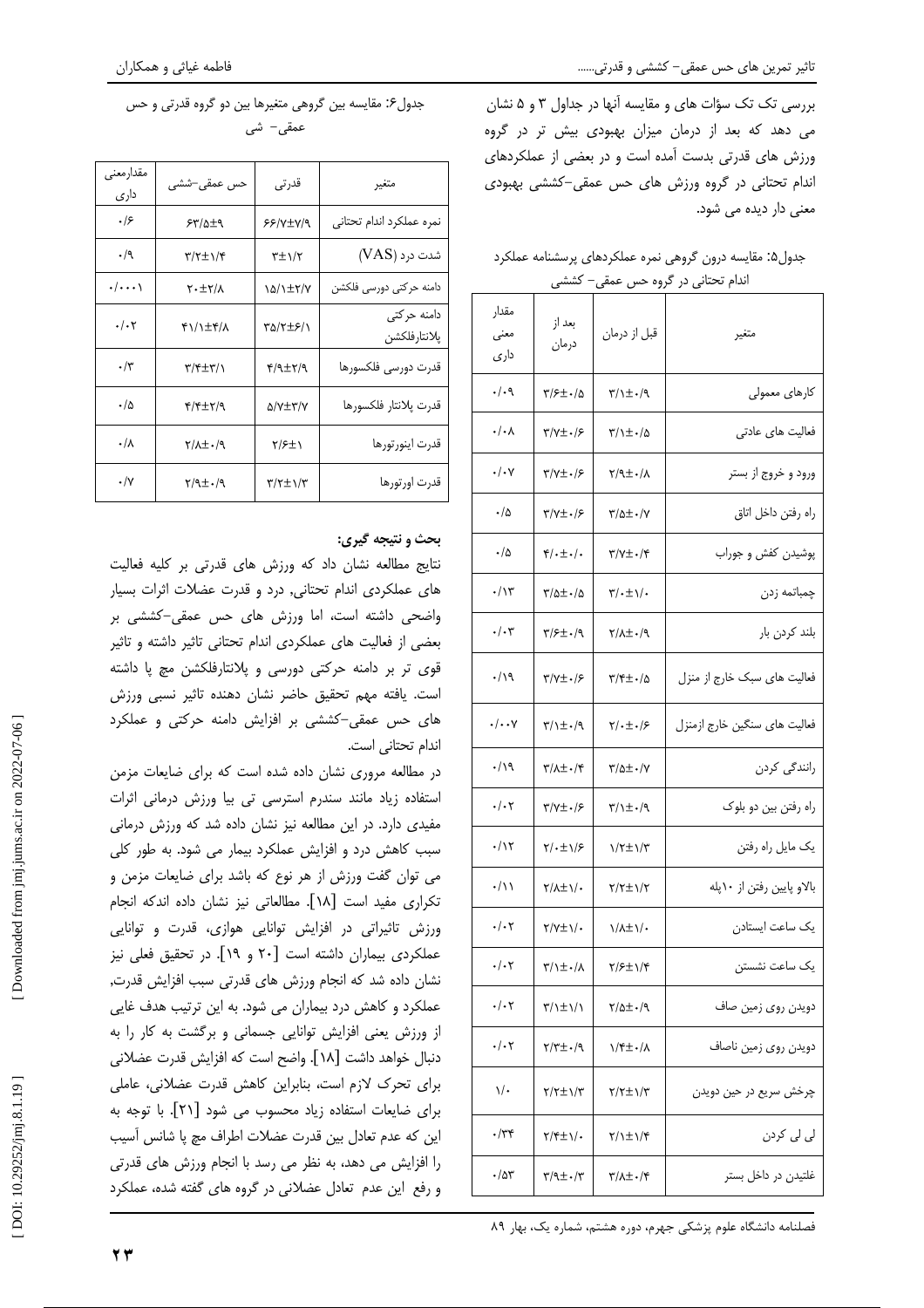بیماران بهبود پیدا می کند [۲۲]. ایواموتو (Iwamoto) نشان داد که انجام تمرینات قدرتی در کوتاه مدت می تواند اثراتی در افزایش قدرت عضلات داشته باشد و آن را برای بیماران با مشکل اسکلتی- عضلانی توصیه می کند [۲۳]. نتیجه مشابه اثر مفید ورزش عمومی و قدرتی در تحقیق فعلی نیز آشکار شده است. به عبارت دیگر افزایش واضح در قدرت عضلات اطراف مچ پا توانسته تاثیراتی بر عملکرد فرد داشته باشد.

نتايج مطالعه حاضر، اثرات نسبى ورزش هاى حس عمقى-کششی بر عملکرد اندام تحتانی و درد را نشان داد. هربرت (Herbert) اظهار کرده که انجام کشش قبل و بعد از ورزش سبب جلوگیری از آسیب عضلانی شده، اما وی اثرات مفید آن را بر كارآيي افراد مشخص نكرده است [٢۴]. كافمن (Kaufman) ارتباطی بین ضایعات استفاده زیاد اندام تحتانی یا کاهش دامنه حرکتی و عدم انعطاف پذیری عضلانی نشان داد [۲۵]. در راستای همین تحقیق مک کی و همکاران نشان دادند که در صورت انجام حرکات کششی، شانس آسیب در مقایسه با گروهی كه اين حركات را نداشتند كاهش داشته است [۲۶]. در تحقيقات دیگری، ورزش های کششی عضلات کاف را به عنوان برنامه گرم کردن (warm up) قبل از انجام ورزش اصلی توصیه می کند و ادعا می شود که با انجام کشش شانس آسیب عضلانی كاهش مي يابد [٢٧]. پوپ (Pope) در تحقيقي نشان داد كه انجام ورزش های کششی می تواند در افزایش دامنه حرکتی، قدرت عضلات همسترینگ و چهارسررانی موثر باشد. وی به طور خاص نشان داد که ورزش های کششی در افزایش دامنه حرکتی مفصل ران، زانو و مچ پا موثر است، اما از اثر ورزش های کششی در افزایش قدرت شواهدی دیده نمی شود [۲۸]. در تحقیق حاضر نیز نتایجی مشابه تحقیق پوپ یعنی افزایش ویژه در دامنه حرکتی و افزایش مختصر در قدرت عضلات مشاهده شده است. به دنبال افزایش دامنه حرکتی، بهبودی در عملکرد اندام تحتانی نیز دیده شده که نشان می دهد افزایش دامنه حرکتی مچ پا و افزایش انعطاف پذیری عضلات اطراف مچ پا می تواند در بهبود عملکرد اندام تحتانی در افراد با سندرم استرسی تی بیا موثر باشد. از طرف دیگر ورزش های کششی انجام گرفته در تحقیق حاضر در

زنجیره بسته انجام شده است که می تواند اثرات دیگری به جز

فاطمه غياثىو همكاران

افزایش انعطاف پذیری عضلات و دامنه حرکتی مچ پا داشته باشد. در طی فعالیت های عادی نظیر راه رفتن نیاز به هماهنگی بین مفاصل و سکانس عضلانی مناسب (ترتیب وارد عمل شدن) می باشد و در صورت عدم سکانس مناسب عضلانی، شانس آسیب اسکلتی-عضلانی افزایش می یابد. با انجام های حس عمقی ترتیب وارد عمل شدن عضلات و مفاصل اصلاح شده و در نتيجه عملكرد بيماران افزايش مي يابد [٢٩].

در مطالعه ای توسط فربر (Ferber) نشان داده شد که تکنیک های حس عمقی-کششی می تواند در افزایش دامنه حركتي سالمندان موثر باشد [٣٠]. در تحقيق حاضر افراد شركت کننده جوان بودند و نشان دادند که تکنیک های حس عمقی– کششی می تواند افزایش واضحی در دامنه حرکتی دورسی فلكشن و يلانتار فلكشن مچ يا داشته باشد. كلارك (Clark) به دنبال چهار هفته استفاده از تخته تعادل، افزايش در ثبات مچ پا در افرادی با بی ثباتی فانکشنال مچ پا پیدا کرد. این به خاطر این است که به دنبال استفاده از تخته تعادل، عضلات زودتر وارد عمل می شوند، بنابراین عکس العمل بهتری در مقابل حرکات از خود نشان می دهند. بنابراین درمان مذکور برای ضایعات تکراری توصیه می شود و انجام این ورزش باعث کاهش آسیب در مچ پا می شود [۳۱]. به نظر می رسد در تحقیق فعلی دلایل بهبود عملکرد اندام تحتانی افزایش دامنه حرکتی مچ پا و اثرات ورزش های زنجیره بسته باشد. با این وجود اثرات توام این دو عامل در مقایسه با ورزش های قدرتی تاثیر نسبی در بهبود عملکرد جزئی اندام تحتانی (بررسی تک تک سوالات به تنهایی) داشته است. با توجه به موارد گفته شده به طور خلاصه می توان گفت با انجام ورزش های قدرتی و افزایش قدرت عضله، حتی در کوتاه مدت نیز می توان عملکرد اندام تحتانی را بهبود بخشید. به نظر می رسد در کوتاه مدت، تفاوتی بین ورزش های قدرتی و ورزش های حس عمقی-کششی در عملکرد کلی اندام تحتانی (نمره کلی پرسشنامه) وجود نداشته باشد ولی به طور ویژه در گروه قدرتی، قدرت عضلانی و در گروه حس عمقی-کششی، دامنه حرکتی افزایش پیدا کرده است.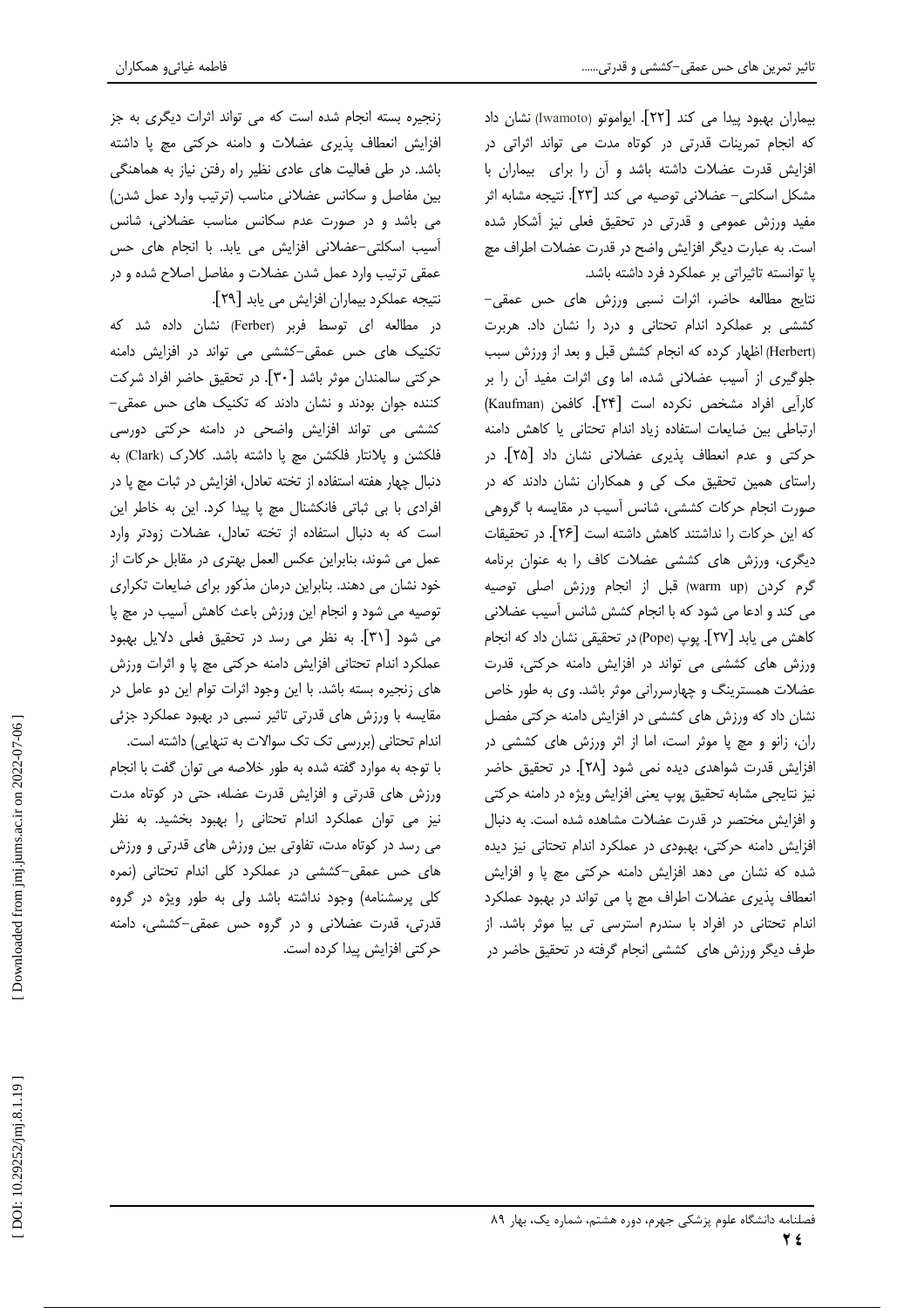# **References:**

1. Batt ME. Shin splints - a review of terminology. Clin J Sports Med 1995; 5(1): 53-57.

2. Shin splints- Information and prevention program. Accessed May 1, 2006. Available from: http://www.Ualberta. Ca/~ JS 14/ UA track/Files/.Shin-splints-Info.pdf.

3. Fredericson M, Bergman AG, Hoffman KL, et al. Tibial stress reaction in runners. Correlation of clinical symptoms and scintigraphy with a new magnetic resonance imaging grading system. Am J Sports Med 1995; 23(4): 472-481.

4. Pell RF, Khanuja HS, Cooley GR. Leg pain in the running athlete. J Am Acad Orthop Surg 2004; 12(6): 396-404.

5. Messier SP, Pittala KA. Etiologic Factors associated with selected running injuries. Med Sci Sports Exerc 1988; 20(5): 501-505.

6. Schwellnus MP, Jordaan G, Noakes TD. Prevention of common overuse injuries by the use of shock absorbing insoles. A prospective study. Am J Sports Med 1990; 18(6): 636-641.

7. Mckenzie DC, Clement DB, Taunton JE. Running shoes, orthotics, and injuries. Sports Med 1985: 2(5): 334-347.

8. Krivickas LS. Anatomical factors associated with overuse sports injuries. Sports Med 1997;  $24(2): 132-146.$ 

9. Senda M, Takahara Y, Yagata Y, et al. Measurement of the muscle power of the toes infemale marathon runners using a toe dynamometer. Acta Med Okayama 1999; 53(4): 189-191.

10. Touliopolous S, Hershman EB. Lower leg pain. Diagnosis and treatment of compartment syndromes and other pain syndromes of the leg. Sports Med 1999; 27(3): 193-204.

11. Beck BR. Tibial stress injuries. An etiological review for the purposes of guiding management. Sports Med 1998; 26(4): 265-279.

12. Viitasalo JT, Kvist M.Some biomechanical aspects of the foot and ankle in athletes with and without shin splints. Am J Sports Med 1983; 11(3): 125-130.

13. Schulman RA. Tibial shin splint treated with a single acupuncture session: case report and review of the literature. Med Acup 2001;  $13(1): 7-9$ 

14. Hart L. Effect of stretching on sport injury

risk: a review. Med Sci Sports Exerc 2004;  $36(3)$ : 371-378.

15. Gans A. The relationship of heel contact in ascent and descent from jumps to the incidence of shin splints in ballet dancers. Phys Ther 1985; 65(8): 1192-1196.

16. Binkley JM, Stratford PW, Lott SA, et al. The lower extremity functional scale: scale development, measurement properties, and clinical application Phys Ther 1999;  $79(4)$ : 371-83.

17. Norkin CC, White DC. Measurement of joint: A guide to goniometry. 1st ed. Philadelphia: F.A Davis Company: 1995: 88-89.

18. Kujala UM. Evidence for exercise therapy in the treatment of chronic disease based on at least three randomized controlled trialssummary of published systematic reviews. Scand J Med Sci Sports 2004; 14(6): 339-345.

19. Kettunen JA, Kujala UM. Exercise therapy for people with rheumatoid arthritis and osteoarthritis. Scand J Med Sci Sports 2004;  $14(3)$ : 138-142.

20. Van den Ende CH, Vliet Vlieland TP, Munneke M, et al. Dynamic exercise therapy for treating rheumatoid arthritis. Cochrane Database Syst Rev 2000; (2): CD000322.

21. Murphy DF, Connolly DAJ, Beynnon BD. Risk factors for lower extremity injury: A review of the literature. Br J Sports Med 2003;  $37(1): 13-29.$ 

22. Baumhauer JF, Alosa DM, Renstrom AF, et al. A prospective study of ankle injury risk factors. Am J Sports Med 1995; 23(5): 564–70. 23. Iwamoto J, Takeda T, Sato Y. Effect of muscle strengthening exercises on the muscle strength in patients with osteoarthritis of the knee. Knee 2007; 3(14): 224-230.

24. Herbert RD, Gabriel M. Effects of stretching before and after exercising on muscle soreness and risk of injury: systematic review. BMJ 2005; 40(3): 218-20.

25. Kaufman KR, Brodine SK, Shaffer RA, et al. The effect of foot structure and range of motion on musculoskeletal overuse injuries. Am J Sports Med 1999; 27(5): 585-93.

26. McKay GD, Goldie PA, Payne WR, et al. Ankle injuries in basketball: injury rate and risk factors. Br J Sports Med 2001;35(2):103-8. 27. Pope RP, Herbert RD, Kirwan JD, et al. A randomized trial of pre-exercise 32(2): 271-

ه ۲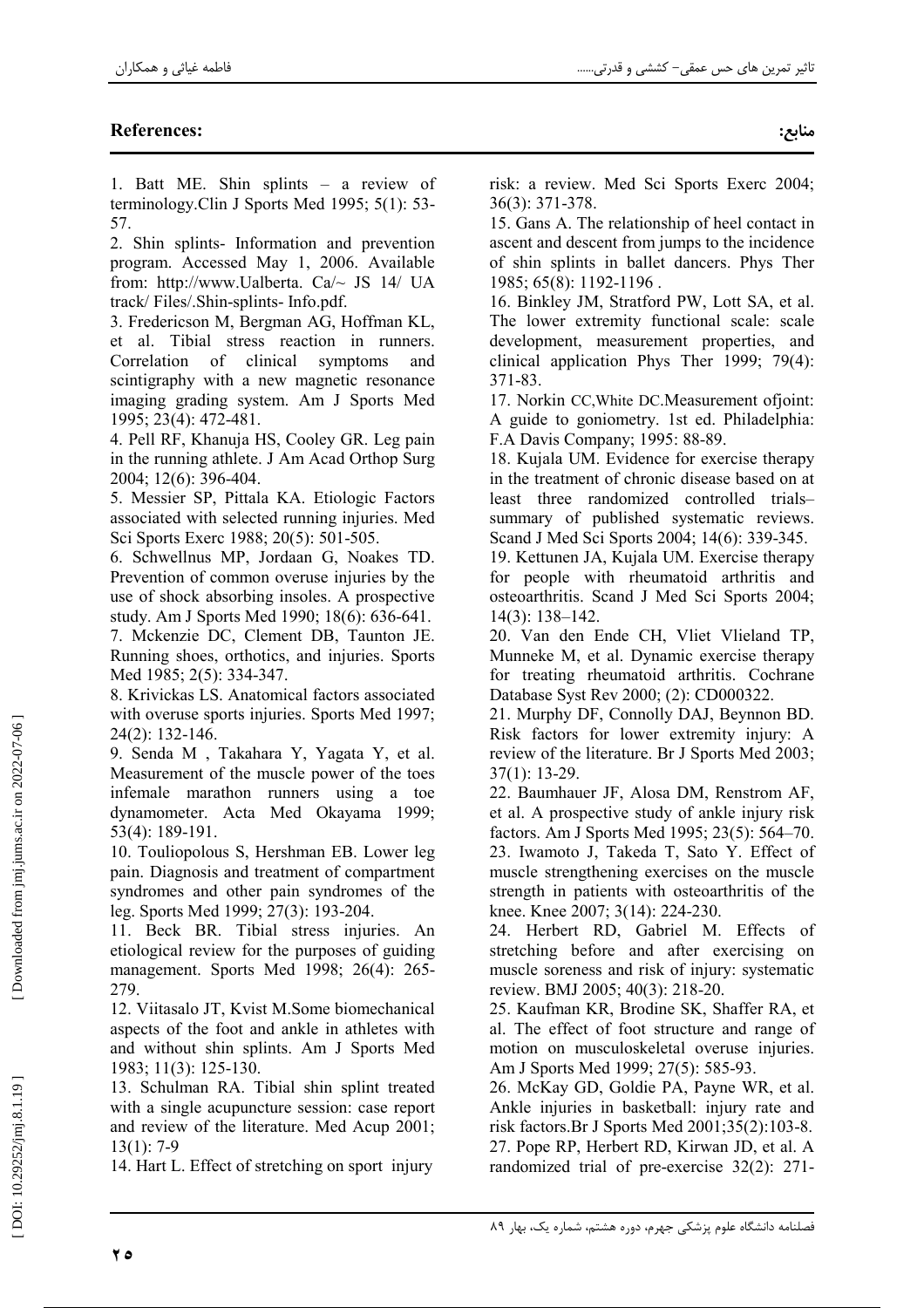277. stretching for prevention of lower-limb injury. Med Sci Sport Exe 2000;

28. Pope RP, Herbert RD, Kirwan JD. Effects of ankle dorsiflexion range and pre-exercise calf muscle stretching on injury risk in army recruits. Australian J Phys Ther 1998; 44(3): 165-177.

29. Shields RK, Madhavan S, Cole KR, et al. Proprioceptive coordination of movement sequences in humans. Clin Neurophysiol 2005;

 $116(1)$ : 88-92.

30. Ferber R, Osternigb LR, Gravellec DC. Effect of PNF stretch techniques on knee flexor muscle EMG activity in older adults. J Electromyogr Kinesiol 2002; 5(12): 391-397.

31. Clark VM, Burden AM. A 4-week wobble board exercise program improved muscle onset latency and perceived stability in individuals with a functionally unstable ankle. Physical Ther Sport 2005; 4(6): 181-187.